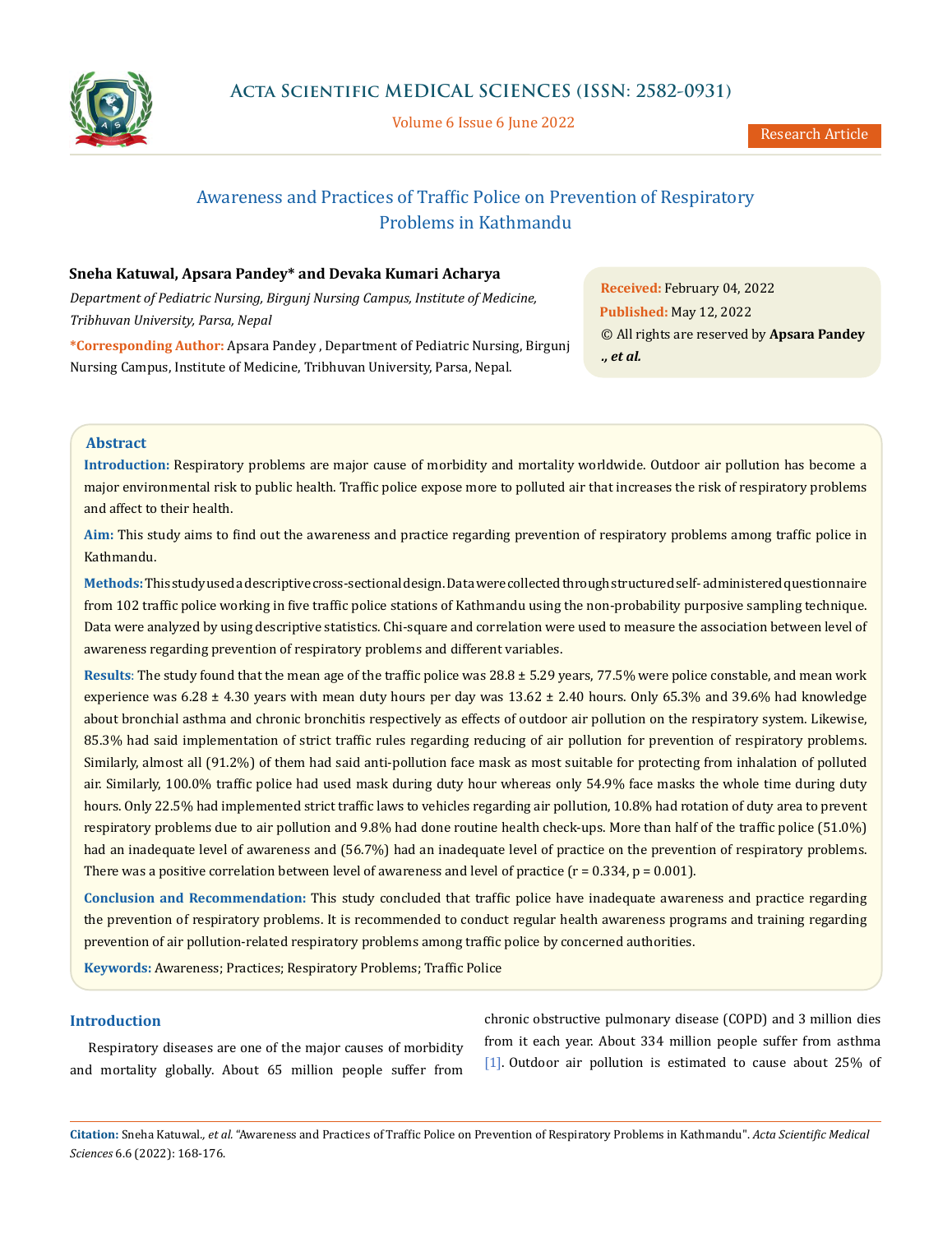lung cancer deaths, 8% of COPD deaths, about 15% of ischemic heart disease and stroke, and about 17% of respiratory infection deaths  $[2]$ . Nepal is the fastest urbanizing country in South Asia and Kathmandu valley is the fastest-growing metropolitan area in the region  $\lceil 3 \rceil$ . The valley is especially vulnerable to air pollution due to unplanned urbanization, rapid growth of vehicles, and increasing industrialization. Air pollution has become a serious environmental concern and a public health risk in Kathmandu valley. Studies show that the concentration of PM<sub>10</sub> in the valley's outdoor air is already several times higher than the WHO safer limit which makes it very unhealthy to live in. Kathmandu is the fifth most polluted city in the world and one of the most polluted cities in Asia with regards to level PM<sub>10</sub> and PM<sub>2.5</sub> [4] Exposure of high levels of PM<sub>2.5</sub> was associated with reduced lung function  $[5]$ . The Environmental Performance Index (EPI) report states that nearly 75% of population in Nepal are exposed to unsafe levels of fine particulate matters [6]. There are more than 4000 traffic polices all over Nepal and more than 1400 traffic police are working in total 35 traffic stations in different areas of Kathmandu valley [7] who are spending long hours in an environment polluted by exhaust fumes of vehicles and dust and poses serious health hazards. According to the Metropolitan Traffic Police office of Kathmandu, more than 50 traffic police personnel fall ill daily due to hazardous dust  $[8]$ . A study from 106 traffic police personnel of Kathmandu valley reported that the greater the officers are engaged in traffic duty for years greater was the decrement in their lung functions test  $[9]$ . Traffic police are continuously exposed to vehicular emissions and air polluted environment and they have higher risk of developing different types of respiratory problems. The adverse health impacts of automobile pollution can be significant [5]. Among the motor vehicle-generated air pollutants, diesel exhaust particles account for a highly significant percentage of the particles emitted in many towns and cities. Acute effects of diesel exhaust exposure include irritation of eyes and nose, lung function changes, headache, fatigue, and nausea. Chronic exposure is associated with cough, sputum production, and lung function decrements  $[10]$ . Thus, the traffic police should have adequate awareness and good practices on preventive measures of potential respiratory problems related to vehicular emissions and air polluted environment. Therefore, this study aims to find out the awareness and existing practices of traffic police to prevent respiratory problems in Kathmandu.

### **Material and Methods**

A descriptive cross-sectional study was conducted at five traffic police stations of selected polluted areas of the ring road of Kathmandu i.e. Maharajgunj, Gaushala, Koteshwor, Kalanki, and Satdobato which are under the Metropolitan Traffic Police Division, Kathmandu. Metropolitan Traffic Police Division is responsible for controlling the overall traffics of Kathmandu valley. It has a total of 35 traffic police stations in different areas of Kathmandu valley covering almost all areas of the valley. Among those 35 stations, 5 stations were selected conveniently which situated on the ring road of Kathmandu. The sample size was calculated using Cochrane formula  $[11]$  i.e., Sample Size  $(n) = Z^2pq/e^2$  with P = 40.0% [12]; 10.0% allowable error (e), 95.0% level of confidence and adding 10.0% nonresponse rate, calculated sample size as 102. Nonprobability purposive sampling technique was used. A total of 20 traffic police from each station and 22 from Koteshwor who meet the inclusion criteria of both sexes, more than 3 months of working experience in selected areas, and available during data collection were included**.** The traffic police who worked inside the office were excluded.

A structured self-administered questionnaire was developed based on the reviewed literature and validated with consultation with experts such as pulmonologists. The questionnaire was divided into three parts: Part one was related to socio-demographic information, job-related information, and health habits of the traffic police. Part two and three of the questionnaire related to awareness and practice on prevention of respiratory problems respectively. Validity of the instrument was maintained by an extensive literature review and consulting with Pulmonologists of Tribhuvan University Teaching Hospital. The questionnaire was translated into the Nepali language and back translated to English to preserve the meaning of the original questionnaire by consulting the bilanguage expert. Pretesting of the instrument was done in 10.0% of the total sample size in Singha Durbar traffic police station who were excluded from the final study sample. The instrument was modified as findings of pretesting and feedback.

Part two contained 14 awareness-related questions and part three contained 8 practices-related questions. Every right answer was given 1 mark and the wrong answer was given 0. Similarly, each correct answer of multiple-choice questions was given 1, and the wrong answer given 0. In this way, the total score for awareness-

**Citation:** Sneha Katuwal*., et al.* "Awareness and Practices of Traffic Police on Prevention of Respiratory Problems in Kathmandu". *Acta Scientific Medical Sciences* 6.6 (2022): 168-176.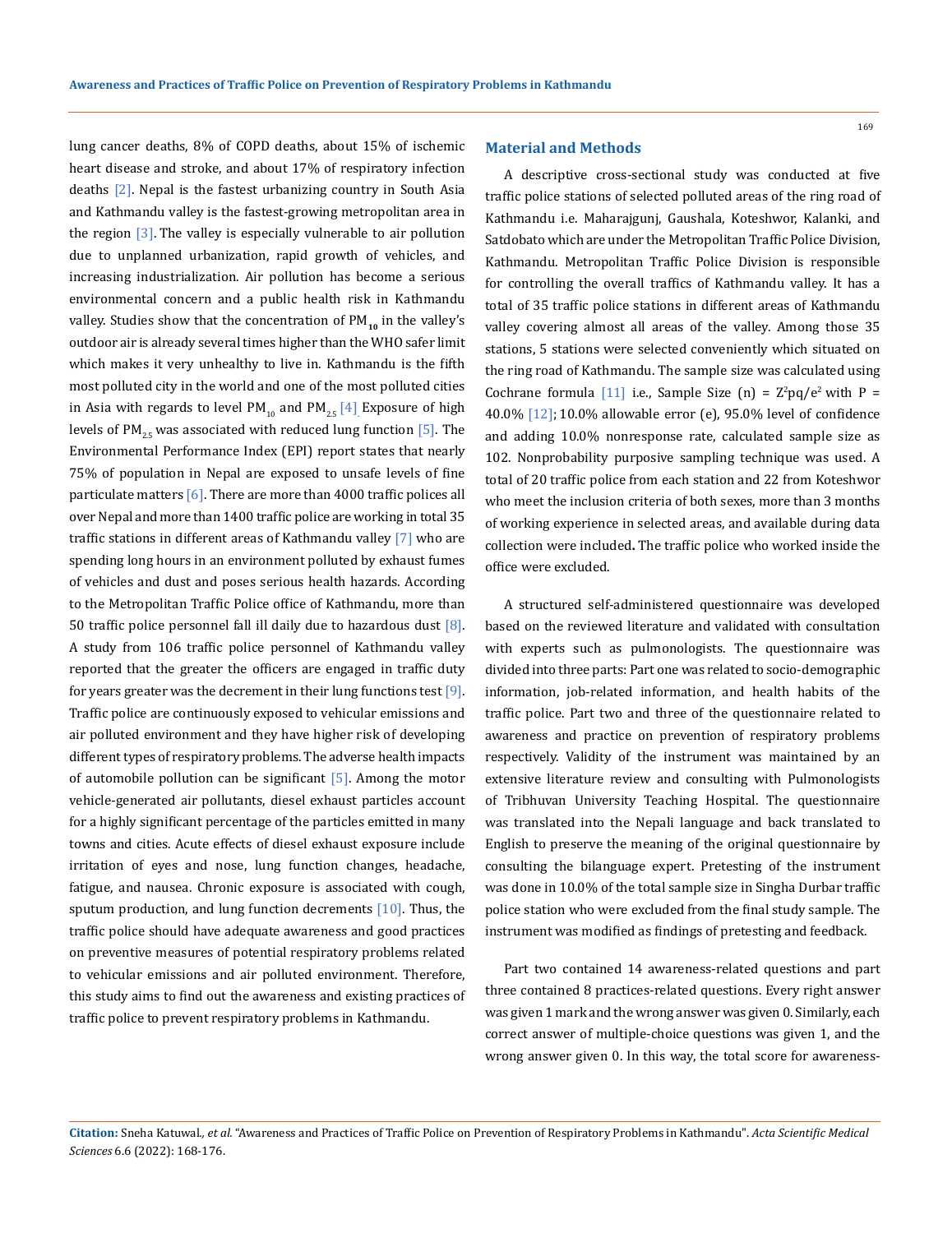related questions was 53 and for practice-related questions was 18. The mean score of awareness and mean score of the practice of each traffic police was calculated and a score above mean is regarded as an adequate level of awareness or practice and a score below the mean as an inadequate level of awareness or practice.

Ethical approval was obtained from the research committee of Maharajgunjg Nursing Campus, Institute of Medicine. Written permission was taken from Metropolitan Traffic Police Division to collect the data. The purpose of the study was explained to the traffic police and informed written consent was obtained before data collection. Anonymity and confidentiality were maintained by keeping code numbers in the questionnaire, asking not to write their names, not disclosing the findings, and using the information only for study purposes. Traffic police were explained that their participation is voluntarily. Questionnaires were distributed to the traffic police asked them to fill and were returned to the researcher. The data collection period was from 25 June to 8 July 2017. Collected data were checked for completeness and accuracy daily. Data were rechecked, edited, classified, coded, and enteredand analyzed by using SPSS version 23.0. The data were analyzed by using mean, standard deviation, range, frequency, and percentage. Chi-square, Fisher- exact test were used to measure the association between awareness level and selected variables.

## **Results**

### **Personal profile of the traffic police**

Regarding the sociodemographic characteristics of the traffic police, a higher proportion (57.8%) had belonged to the age group 20-29 years and the mean age was  $28.8$  (SD  $\pm$  5.3) years. Almost all (96.1%) of the traffic police were male and a higher proportion (47.1%) had completed an intermediate level education. Concerning Job-related information of the traffic police, the majority (77.5%) were Police constables and  $54.9\%$  had  $1-5$  years (mean  $\pm$  SD = 6.28 ± 4.3) of work experience in Nepal Traffic Police. Likewise, 64.7% had 11-15 hours (mean  $\pm$  SD = 13.62  $\pm$  2.4) duty per day and all the traffic police (100%) had to work 7 days of the week. The majority (80.4%) of them were not participated in any seminar/conference about air pollution and its safety measures. Similarly, the majority (77.5%) of them work areas hadn't been rotated while working in polluted areas (Table 1).

**Table 1:** Socio-demographic and Job-related Information of the Traffic Police  $(n = 102)$ .

| <b>Variables</b>                                   | <b>Number</b>                     | <b>Percent</b> |  |
|----------------------------------------------------|-----------------------------------|----------------|--|
|                                                    | Socio-demographic characteristics |                |  |
| Age (in completed years)                           |                                   |                |  |
| 20-29                                              | 59                                | 57.8           |  |
| 30-39                                              | 39                                | 38.2           |  |
| 40-49                                              | $\overline{4}$                    | 3.9            |  |
| Gender                                             |                                   |                |  |
| Male                                               | 98                                | 96.1           |  |
| Female                                             | 4                                 | 3.9            |  |
| <b>Educational level</b>                           |                                   |                |  |
| Secondary education<br>exam (SEE) pass             | 36                                | 35.3           |  |
| Intermediate level                                 | 48                                | 47.1           |  |
| <b>Bachelor</b> level                              | 16                                | 15.7           |  |
| Master level                                       | 2                                 | 2.0            |  |
| Designation                                        |                                   |                |  |
| Police constable                                   | 79                                | 77.5           |  |
| Above constable                                    | 23                                | 22.5           |  |
| Work experience (in years)                         |                                   |                |  |
| $1 - 5$                                            | 56                                | 54.9           |  |
| $6 - 10$                                           | 26                                | 25.5           |  |
| $11 - 15$                                          | 19                                | 18.6           |  |
| 16-20                                              | 1                                 | 1.0            |  |
| Duty hours per day                                 |                                   |                |  |
| $6 - 10$                                           | 9                                 | 8.8            |  |
| $11 - 15$                                          | 66                                | 64.7           |  |
| 16-20                                              | 27                                | 26.5           |  |
| Duty days per week                                 |                                   |                |  |
| 7 days                                             | 102                               | 100.0          |  |
| Participate in seminar / training on air pollution |                                   |                |  |
| Yes                                                | 20                                | 19.6           |  |

# **Awareness and practices on prevention of respiratory problems**

 Regarding the awareness on respiratory problems associated with outdoor air pollution, majority (78.2%) of them had answered flu and common cold and also lung cancer whereas least (19.8%) had answered pneumonia. Similarly, majority (77.2%) had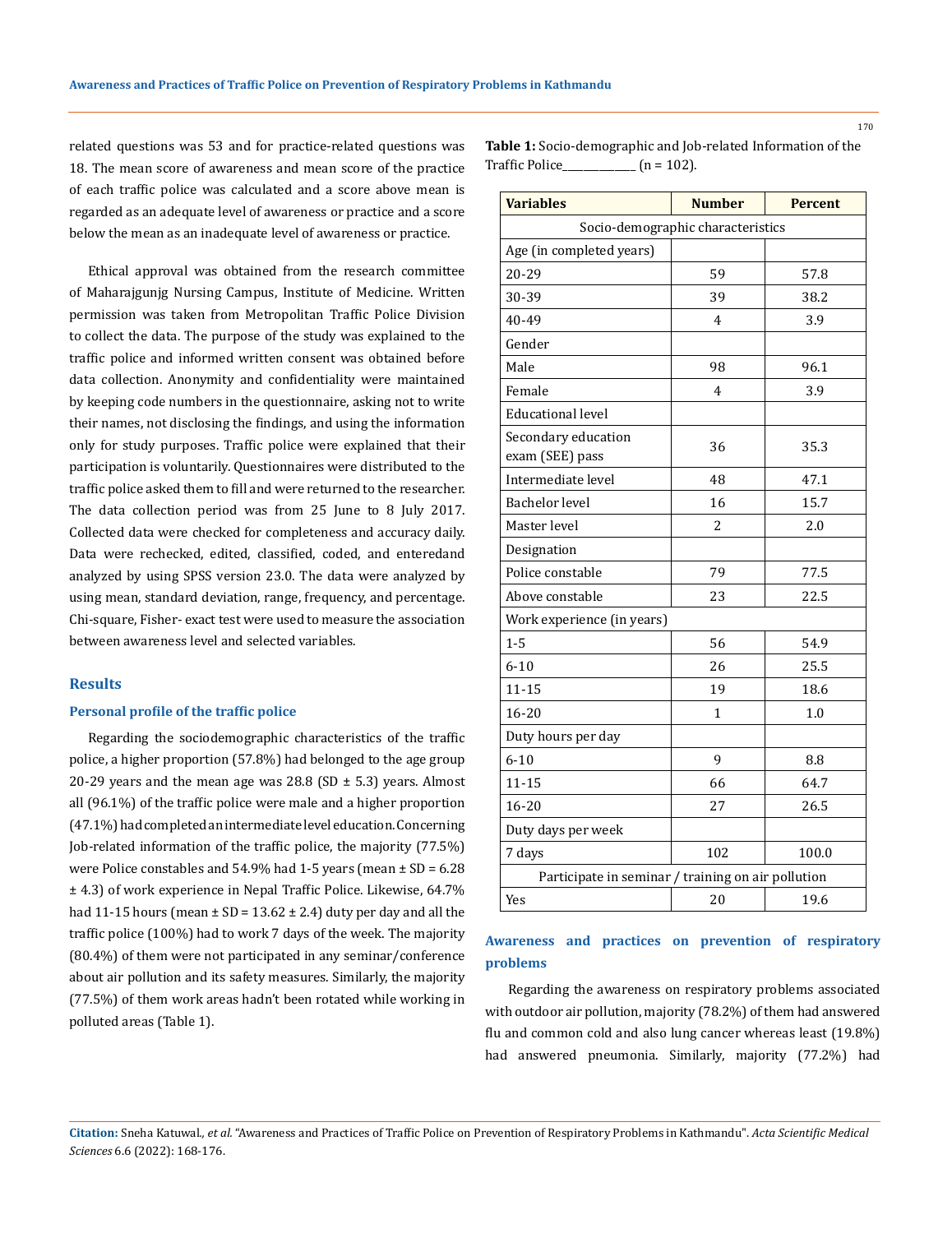answered difficulty in breathing followed by 76.2% had answered coughing and 76.2% had answered irritated, dry and sore throat as signs and symptoms seen on respiratory system due to inhalation of polluted air. Likewise, for prevention of respiratory problems due to outdoor air pollution, higher proportion (81.4%) of response was for avoiding or less working on polluted areas followed by 68.2% response for wearing mask while working in polluted areas. Similarly, most of them (85.3%) had said implementation of strict traffic rules regarding prevention of air pollution for prevention of respiratory problems. Almost all (91.2%) of them had said antipollution face mask as most suitable for protecting from inhalation of polluted air whereas least (2.9%) had answered surgical mask (Table 2).

**Table 2:** Awareness on Outdoor Air Pollution related Respiratory Problems and Their Prevention\_\_\_\_\_\_\_\_\_\_\_\_\_\_\_\_\_\_\_\_\_(n = 102).

| <b>Variables</b>                                           | <b>Number</b> | <b>Percent</b> |
|------------------------------------------------------------|---------------|----------------|
| Effects on respiratory system $(n = 101)$                  |               |                |
| Lung cancer                                                | 79            | 78.2           |
| Flu and common cold                                        | 79            | 78.2           |
| Allergies                                                  | 70            | 69.3           |
| Bronchial asthma                                           | 66            | 65.3           |
| Chronic bronchitis                                         | 40            | 39.6           |
| Pneumonia                                                  | 20            | 19.8           |
| Signs and symptoms of respiratory<br>problems $*(n = 101)$ |               |                |
| Difficulty in breathing                                    | 78            | 77.2           |
| Coughing                                                   | 77            | 76.2           |
| Irritated, dry and sore throat                             | 77            | 76.2           |
| Sneezing and running nose                                  | 72            | 71.3           |
| Chest tightness and pain                                   | 69            | 68.3           |
| Headache, nausea and fatigue                               | 62            | 61.4           |
| Wheezing sound                                             | 48            | 47.5           |
| Fever                                                      | 39            | 38.6           |
| Prevention of respiratory problems*                        |               |                |
| Avoiding or less working on polluted<br>areas              | 83            | 81.4           |
| Wearing mask while working in polluted<br>areas            | 70            | 68.2           |
| Avoiding smoking and passive smoking                       | 59            | 57.8           |
| Regular health check-up                                    | 59            | 57.8           |

|                                                                                          |    | 171  |
|------------------------------------------------------------------------------------------|----|------|
| Implement strict traffic rules regarding<br>prevention of air pollution by<br>Government | 87 | 85.3 |
| Most suitable face mask                                                                  |    |      |
| Anti- pollution face mask                                                                | 93 | 91.2 |
| Cloth face mask                                                                          |    | 5.9  |
| Surgical mask                                                                            |    | 2.9  |
|                                                                                          |    |      |

**\***Multiple responses.

Regarding the practices of traffic police to prevent respiratory problems**,** 100% had used face mask during their duty hours and more than half (54.9%) of them had used protective antipollution mask during the duty hours working in traffic zone. Majority (56.90%) had used face mask while only 8.80% had used protective anti-pollution face mask. Very least (0.98%) had attended occupational hazards prevention skill training/seminar organized in the office. Similarly, 22.5% had implemented strict traffic laws to vehicles regarding air pollution and 10.8% had rotation of duty area to prevent respiratory problems due to air pollution (Table 3).

**Table 3:** Practices of Traffic Police on Prevention of Respiratory Problems\_\_\_\_\_\_\_\_\_\_\_\_\_\_\_\_\_\_\_\_\_ (n = 102).

| <b>Variables</b>                                                                            | <b>Number</b> | <b>Percent</b> |
|---------------------------------------------------------------------------------------------|---------------|----------------|
| Preventive Practices*                                                                       |               |                |
| Wash hand and face regularly with soap<br>and water after duty                              | 83            | 81.4           |
| Use of face mask during duty hour                                                           | 102           | 100.           |
| Wear face masks during whole duty<br>hours working in traffic zone                          | 56            | 54.9           |
| Wash clothes and bath every day after<br>duty hours                                         | 43            | 42.2           |
| Have healthy diet and do regular<br>exercise                                                | 39            | 38.2           |
| Learn about prevention of respiratory<br>problems from different medias                     | 31            | 30.4           |
| Avoid smoking and alcoholism                                                                | 29            | 28.4           |
| Have routine health check-ups                                                               | 10            | 9.8            |
| Attend occupational hazards prevention<br>skill training/seminar organized in the<br>office | 1             | 0.9            |
| Strict traffic laws to vehicles regarding<br>air pollution                                  | 11            | 10.8           |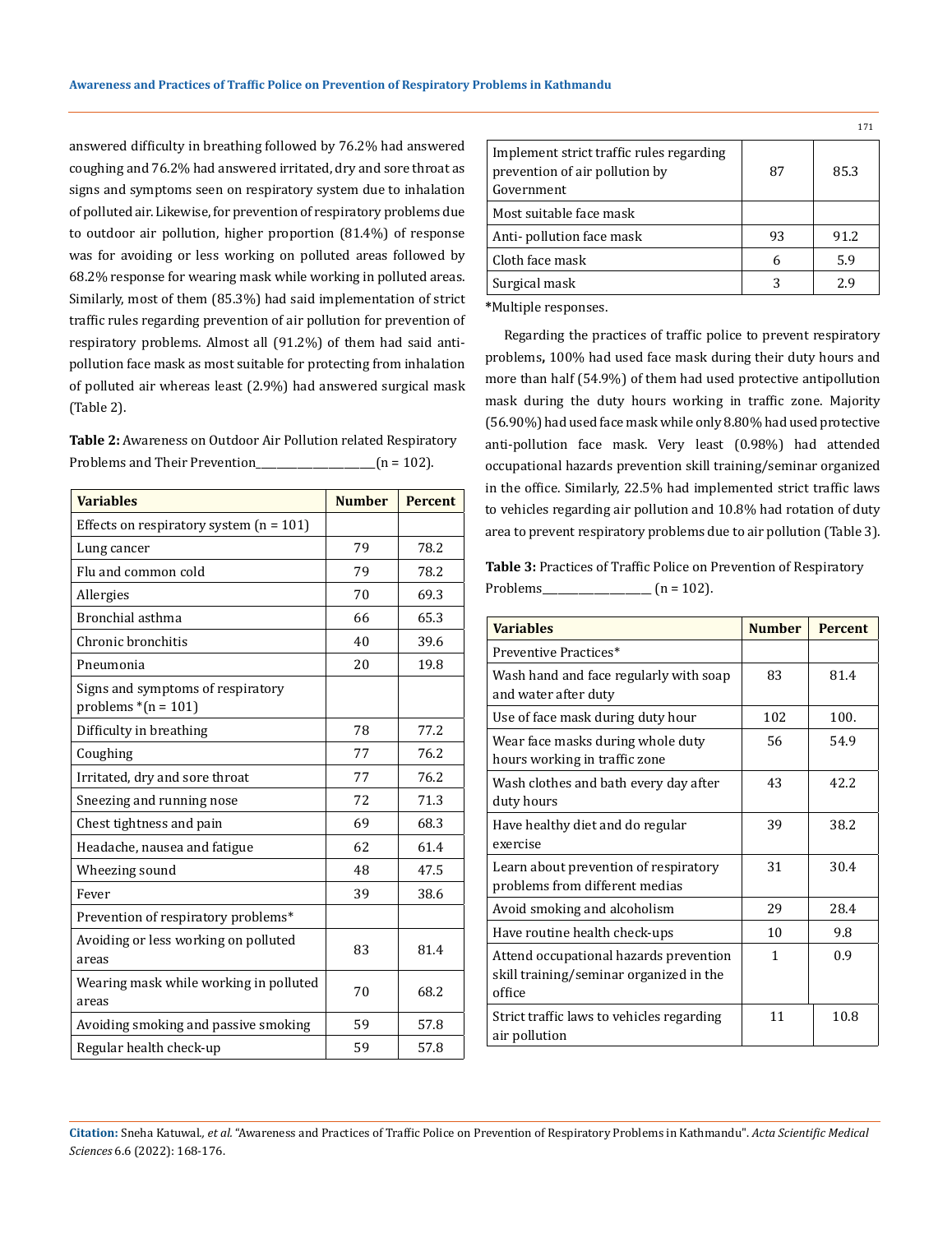| Rotation in duty area               | 23 | 22.5 |
|-------------------------------------|----|------|
| Type of face mask used              |    |      |
| Cloth face mask                     | 58 | 56.9 |
| Medical mask                        | 25 | 24.5 |
| Double face mask                    | q  | 8.8  |
| Protective anti-pollution face mask | q  | 8.8  |
| Handkerchief                        |    | 1.0  |

\*Multiple responses.

Regarding the awareness on prevention of respiratory problems, more than half (51.0%) of the traffic police had inadequate awareness on prevention of respiratory problems whereas 49.0% had adequate knowledge. The category of awareness level was made based on the mean score of a total of 14 awareness-related questions (total score = 53) which was  $31.49 \pm 10.92$ . The range for the score of awareness questions was 42 being a minimum score of 10 and a maximum score of 52. Concerning traffic police's level of practice on prevention of respiratory problems, 56.9% of the traffic police had an inadequate level of practice whereas less than half (43.1%) of the traffic police had an adequate level of practice regarding the prevention of respiratory problems. The category of practice level was made based on the mean score of total 8 practice-related questions (total score = 18) which was 6.27 ± 2.35. The range for the score of practice questions was 12 being a minimum score 1 and a maximum score 13 (Table 4).

| <b>Table 4:</b> Traffic Police's Level of Awareness and Practices on |               |
|----------------------------------------------------------------------|---------------|
| Prevention of Respiratory Problems                                   | $(n = 102)$ . |

| <b>Variables</b>                    | <b>Number</b> | <b>Percent</b> | <b>Mean score</b> | <b>Standard</b><br><b>Deviation</b> |
|-------------------------------------|---------------|----------------|-------------------|-------------------------------------|
| Level of<br>awareness               |               |                |                   |                                     |
| Adequate<br>(above mean<br>score)   | 50            | 49.0           |                   |                                     |
| Inadequate<br>(below<br>mean score) | 52            | 51.0           | 31.49             | 10.92                               |
| Level of<br>practices               |               |                |                   |                                     |

|                                     |    |      |      | 172  |
|-------------------------------------|----|------|------|------|
| Adequate<br>(above mean<br>score)   | 44 | 43.1 |      |      |
| Inadequate<br>(below<br>mean score) | 58 | 56.9 | 6.27 | 2.35 |

# **Relationship between level of awareness and practice on prevention of respiratory problems and selected variables**

Association between the variables was calculated using the Chi-square test and Fisher's Exact Test and found no significant association between the selected independent variables (age, gender, education level, designation, work experience, and participation in seminar and conference on air pollution and level of awareness since all of those p-value is >0.05 (Table 5).

**Table 5:** Association between Level of Awareness and Selected Personal Characteristics.

|                  | <b>Level of awareness</b> |                 |             |                   | $Chi -$<br><b>Square</b> | P-value  |
|------------------|---------------------------|-----------------|-------------|-------------------|--------------------------|----------|
| <b>Variables</b> |                           | <b>Adequate</b> |             | <b>Inadequate</b> |                          |          |
|                  | $\mathbf n$               | $\frac{0}{0}$   | $\mathbf n$ | $\frac{0}{0}$     |                          |          |
| Age              |                           |                 |             |                   |                          |          |
| $\leq 30$ years  | 34                        | 68.0            | 35          | 67.30             |                          |          |
| >30 years        | 16                        | 32.0            | 17          | 32.70             | 0.006                    | 0.940    |
| Gender           |                           |                 |             |                   |                          |          |
| Male             | 50                        | 100.0           | 48          | 92.30             | 2.221                    | $0.136*$ |
| Female           | 0 <sub>0</sub>            | 0.0             | 4           | 7.70              |                          |          |
| Education        |                           |                 |             |                   |                          |          |
| level            | 42                        | 84.0            | 42          | 80.80             | 0.183                    | 0.669    |
| Below            | 8                         | 16.0            | 10          | 19.20             |                          |          |
| <b>Bachelor</b>  |                           |                 |             |                   |                          |          |
| Above            |                           |                 |             |                   |                          |          |
| Bachelor         |                           |                 |             |                   |                          |          |
| Designation      |                           |                 |             |                   |                          |          |
| Above            | 11                        | 22.0            | 12          | 23.10             | 0.017                    | 0.896    |
| Police           | 39                        | 78.0            | 40          | 76.90             |                          |          |
| Constable        |                           |                 |             |                   |                          |          |
| Police           |                           |                 |             |                   |                          |          |
| Constable        |                           |                 |             |                   |                          |          |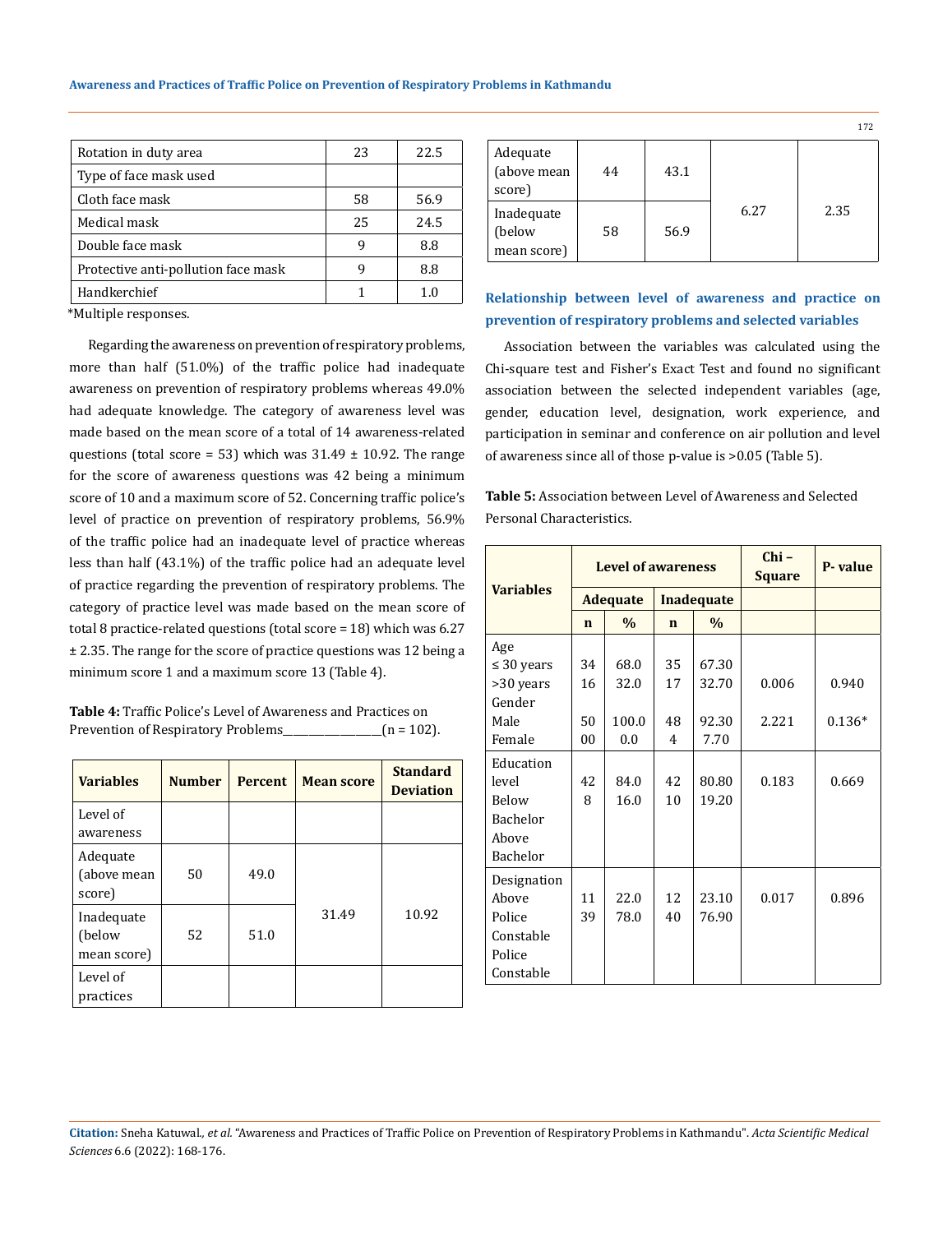| Work<br>experience |    |      |    |       |       |       |
|--------------------|----|------|----|-------|-------|-------|
| in Nepal           | 11 | 22.0 | 9  | 17.30 | 0.356 | 0.551 |
| traffic            | 39 | 78.0 | 43 | 82.70 |       |       |
| police             |    |      |    |       |       |       |
| >10 years          |    |      |    |       |       |       |
| $\leq 10$ years    |    |      |    |       |       |       |
| Participate        |    |      |    |       |       |       |
| in                 |    |      |    |       |       |       |
| conference/        | 6  | 12.0 | 14 | 26.90 | 3.601 | 0.058 |
| seminar            | 44 | 88.0 | 38 | 73.1  |       |       |
| Yes                |    |      |    |       |       |       |
| No                 |    |      |    |       |       |       |

Association between the variables was calculated using Chisquare test and Fisher's Exact Test and found no significant association between the selected independent variables (age, gender, education level, designation, work experience, duty hours per day, and participation in seminar and conference on air pollution) and level of practice since all of those p-values is >0.05 (Table 6).

\*Yate's Correction for Continuity.

**Table 6:** Association between Level of Practice and Selected Personal Characteristics.

|                          | Level of Practice Chi-square P-value |                 |             |                   |       |          |  |
|--------------------------|--------------------------------------|-----------------|-------------|-------------------|-------|----------|--|
| <b>Variables</b>         |                                      | <b>Adequate</b> |             | <b>Inadequate</b> |       |          |  |
|                          | $\mathbf n$                          | $\frac{0}{0}$   | $\mathbf n$ | $\frac{0}{0}$     |       |          |  |
| Age                      |                                      |                 |             |                   |       |          |  |
| $\leq 30$ years          | 31                                   | 70.5            | 38          | 65.5              | 0.279 | 0.598    |  |
| > 30 years               | 13                                   | 29.5            | 20          | 34.5              |       |          |  |
| Gender                   |                                      |                 |             |                   |       |          |  |
| Male                     | 43                                   | 97.7            | 55          | 94.8              | 0.053 | $0.816*$ |  |
| Female                   | $\mathbf{1}$                         | 2.3             | 3           | 5.2               |       |          |  |
| <b>Education level</b>   |                                      |                 |             |                   |       |          |  |
| <b>Below Bachelor</b>    | 36                                   | 81.8            | 48          | 82.8              | 0.015 | 0.902    |  |
| Above Bachelor           | 8                                    | 18.2            | 10          | 17.2              |       |          |  |
| Designation              |                                      |                 |             |                   |       |          |  |
| Above Police constable   | 9                                    | 20.4            | 14          | 24.1              | 0.194 | 0.659    |  |
| Police constable         | 35                                   | 79.5            | 44          | 75.9              |       |          |  |
| Work experience in Nepal |                                      |                 |             |                   |       |          |  |
| traffic police           |                                      |                 |             |                   |       |          |  |
| >10 years                | 10                                   | 22.70           | 10          | 17.20             | 0.478 | 0.489    |  |
| $\leq 10$ years          | 34                                   | 77.3            | 48          | 82.8              |       |          |  |
| Duty hours per day       |                                      |                 |             |                   |       |          |  |
| >15 hour                 | 9                                    | 20.50           | 18          | 31.0              | 1.439 | 0.230    |  |
| ≤15 hour                 | 35                                   | 79.5            | 40          | 69.0              |       |          |  |
| Exposure to conference/  |                                      |                 |             |                   |       |          |  |
| seminar                  |                                      |                 |             |                   |       |          |  |
| <b>Yes</b>               | 8                                    | 18.20           | 12          | 20.7              | 0.100 | 0.752    |  |
| No                       | 36                                   | 81.8            | 46          | 79.3              |       |          |  |

\*Yate's Correction for continuity.

The relationship between level of awareness and level of practice are positively correlated ( $r = 0.334$ ,  $P = 0.001$ ) which is statistically strongly significant. It clearly shows that traffic police

who had adequate level of awareness also had adequate level of practice (Table 7).

**Citation:** Sneha Katuwal*., et al.* "Awareness and Practices of Traffic Police on Prevention of Respiratory Problems in Kathmandu". *Acta Scientific Medical Sciences* 6.6 (2022): 168-176.

173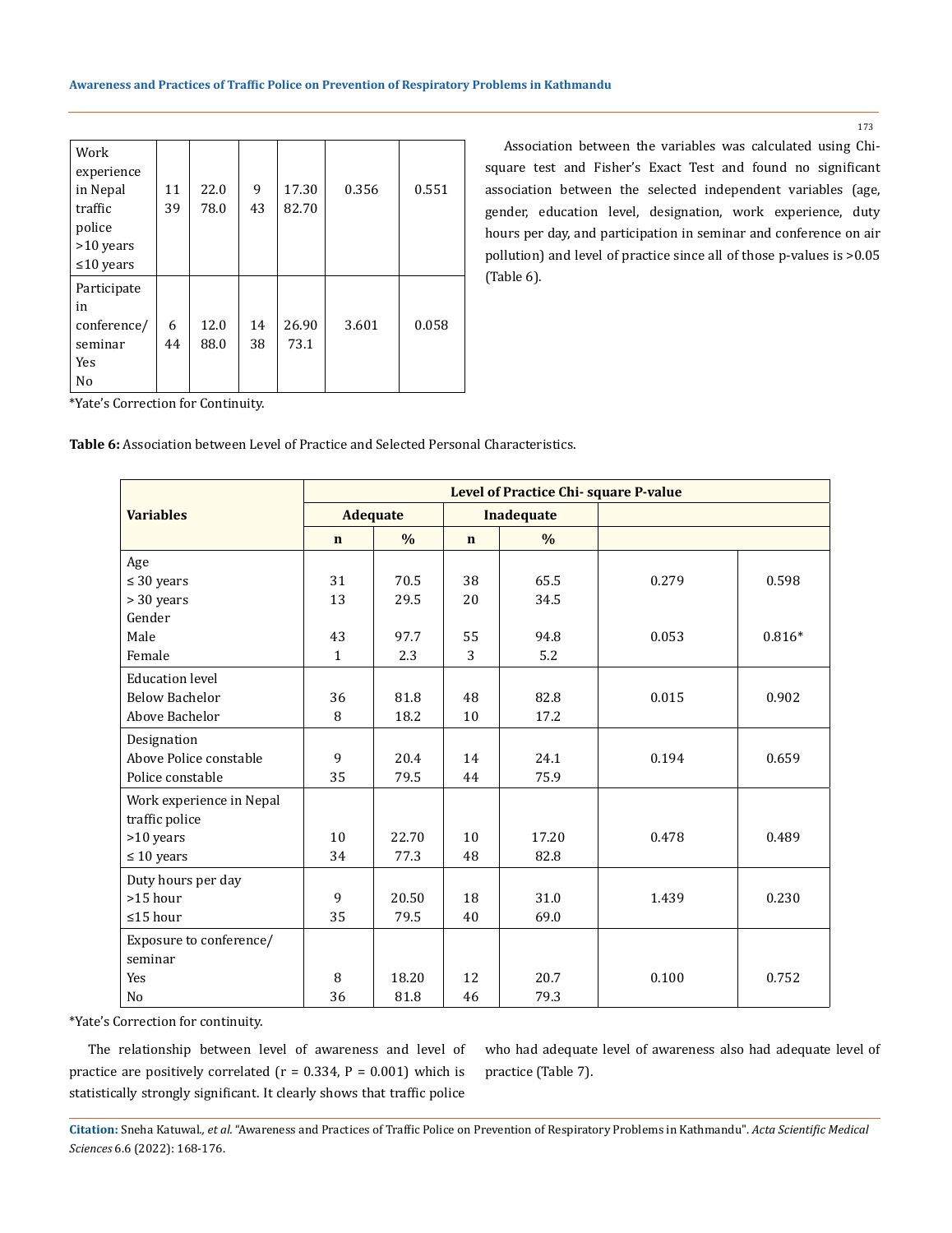| <b>Level of awareness</b> |                 | <b>Level of practice</b> | <b>Pearson</b> | P-value           |                                 |           |
|---------------------------|-----------------|--------------------------|----------------|-------------------|---------------------------------|-----------|
|                           | <b>Adequate</b> |                          |                | <b>Inadequate</b> | <b>Correlation</b><br>(r-value) |           |
|                           | Number.         | $\frac{0}{0}$            | <b>Number</b>  | $\frac{0}{0}$     |                                 |           |
| Adequate                  | 30              | 60.0                     | 20             | 40.0              |                                 |           |
| Inadequate                | 14              | 26.9                     | 38             | 73.1              | 0.334                           | $0.001**$ |
| Total                     | 44              |                          | 58             | 102               |                                 |           |

**Table 7:** Relationships between Level of Awareness and Level of Practice.

Correlation Level of Significance is 0.01.

### **Discussion**

The result of this study shows that majority of traffic police had above SEE level of education, 77.5% were police constable and 80.4% did not have any training, seminar or workshop on prevention of respiratory problems related to air pollution. This study showed that the traffic police had knowledge regarding adverse effects on respiratory system due to air pollution. They had answered flu and common cold (78.2%), lung cancer (78.2%), allergies (69.3%), bronchial asthma (65.3%), chronic bronchitis (39.6%) and pneumonia (19.8%) as effects of outdoor air pollution to respiratory system. Indifferent with these findings, another study conducted in Kathmandu reported that pneumonia (90.4%) bronchial asthma (76.5%) and lung cancer (60.8%) as effects of air pollution on respiratory system while about 6.0% did not know about respiratory problems [13]. Similarly, studies carried out in India have also reported that there is increased risk of getting different respiratory problems when traffic police are exposed to polluted air for a longer time [14,15].

In this study, traffic police were aware about signs and symptoms of respiratory problems, similar findings also reported by other studies conducted in Kathmandu  $[16]$ . In present study, majority of the traffic police had knowledge that they need to use antipollution mask (91.2%) which is higher that the finding of another study conducted in Kathmandu where 74.7% had knowledge about need to use antipollution mask for prevention of respiratory problems [16]. This difference might be due to difference in study period, population and sample size. In present study, 57.8% traffic police had knowledge about need to do regular health checkups to prevent respiratory problems caused by outdoor air pollution which is similar as findings of the another study done in Kathmandu  $[13]$ .

In current study, 100% of the traffic police had used face mask during their duty hours and more than half (54.9%) of them had used protective antipollution mask during the duty hours working in traffic zone. These findings are higher than the studies of Kathmandu where 86.1% to 94.0% traffic police had used mask during their duty hour [13,16]. These differences might be due to difference in study period, population and sample size. Only few (9.8%) traffic police had practice of regular health checkups in this study. This finding is almost similar with finding of another study conducted in Kathmandu where 9.6% had done regular health checkups where as 35.5% had done regular health checkups in the study done by Karki, K.C. and Neupane [13].

The mean score for total awareness questions was  $31.49 \pm 10.92$ and a half (51.0%) of the traffic police had inadequate and 49.0% had an adequate level of knowledge. Inconsistent to these findings, a study done in Kathmandu reported 41.0%, 34.9% and 24.1% had average, above average and the below-average level of knowledge respectively. These differences might be due to differences in categorization for the level of knowledge [16].

Similarly, in this study, more than half (56.9%) of the traffic police had an inadequate level of practice and less than half (43.1%) had an adequate level of practice. In contrast to these findings, the study done in Kathmandu reported 88.0% had below-average level of practice, 7.2% had an average (50-69%) and 4.8% had above average ( $>70\%$ ) level of practice [16] whereas similar findings were reported by another study where 54.6% had poor 42.9% fair and 2.5% had a good level of practice  $[12]$ . Similarly, the study conducted in the Udaipur district of Rajasthan also reported the contrast findings where most of the traffic policemen (75%) had average knowledge, and all traffic policemen had poor practices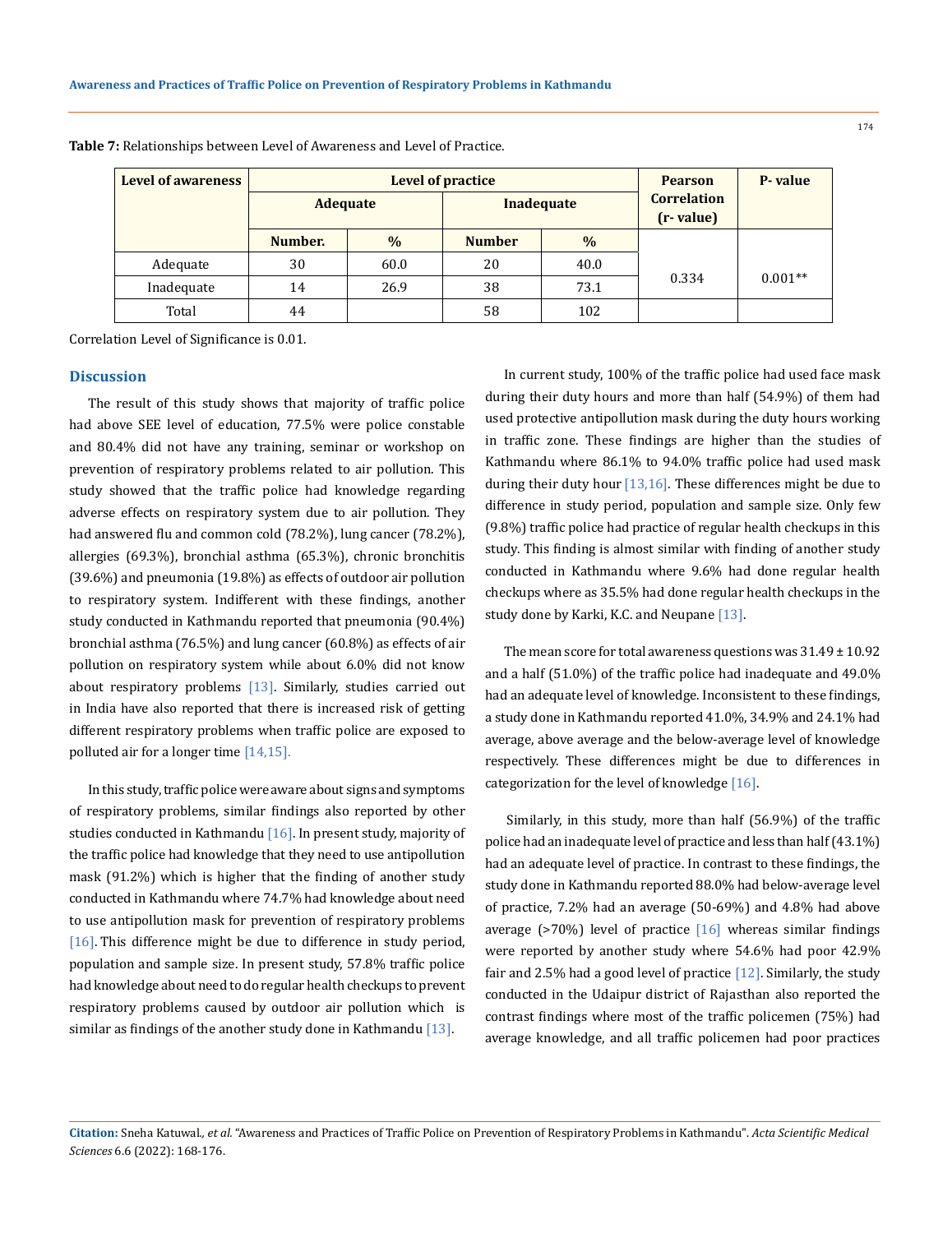175

regarding health hazards management against air pollution. These differences might be due to differences in population, sample size, and study settings [17].

In this study level of awareness was reported comparatively higher (49.0%) than the level of practices (43.1%) among the traffic police. Similar findings were reported in a study of Kathmandu where the level of knowledge was found to be average in 41.0%, while the level of practice was below average in 88.0% [16]. Similarly, a study conducted to find out knowledge and practice of occupational hazard among traffic police of Kathmandu reported that good knowledge (28.4%) was higher than good practice (2.5%) [12]. Similar findings were also reported in a study by Karki, K.C. and Neupane where (54.2%) had average, 26.5% had below average and 19.3% above average level of knowledge on the respiratory problem. Likewise, 77.1% had below average, 18.1% had average and 4.8% had above average practice level in the prevention of respiratory problems [13].

Present study did not find any significant association between level of awareness and age, gender, education level, designation, work experience, and participation in seminars/conference. This finding is contradicted to the study of Kathmandu reported a significant association between level of education and level of awareness  $[16]$ . But similar findings from another study of Kathmandu had reported no significant association with gender, level of education, and work experience whereas the association with age group and level of knowledge as to be reported  $[12]$ . This may be due to different sample sizes, settings, populations, time, and different levels of awareness categorization.

Likewise, the findings of this study reported that there was no significant association between level of practice with age, gender, education level, designation, work experience in the traffic police, duty hours per day, and participation in conference/seminar. In contrast to these findings, level of practice was found to have a significant association with age, sex, and work experience of the study conducted in Kathmandu [12]. Similarly, another study also reported that a significant association was found between work experience and level of practice  $[16]$ . This might be due to different sample sizes, study setting, population, time, and different levels of practice categorization.

In this study, The relationship between the level of awareness and level of practice are positively correlated  $(r = 0.334, P = 0.001)$ which is statistically strongly significant. It clearly shows that traffic police who had an adequate level of awareness also had an adequate level of practice. Similar findings are reported by different studies [18,19].

## **Conclusion and Recommendations**

Traffic police working in Kathmandu metropolitan city had not adequate level of knowledge and practices regarding prevention of respiratory problems. However more the level of awareness of the traffic police better will be in the practice regarding the prevention of respiratory problems. Awareness of educational programs regarding the prevention of respiratory problems should be provided to enhance better practices and to prevent potential health threats among Nepal traffic police.

### **Limitations**

As the study was a descriptive cross-sectional design with a non-probability purposive sampling technique and limited only to five traffic stations of Kathmandu valley, it cannot be generalized in other populations and settings. Practice on prevention of respiratory problems among traffic police was assessed by using self-administered questionnaire instead of observation with a checklist.

#### **Implications**

The findings of this study might be helpful to provide baseline information regarding the existing level of awareness and practice regarding the prevention of respiratory problems among traffic police of Kathmandu valley which is useful to future researchers. Similarly, the findings might be useful to concerned authorities to plan awareness programs on the prevention of respiratory problems. Also, helps to develop training packages to minimize occupational health hazards and to promote the health of traffic police personnel.

#### **Conflict of Interest**

Authors declare that there is no conflict of interest.

### **Acknowledgment**

The authors acknowledge the support of the Metropolitan Traffic Police Division, Kathmandu, and all the traffic police who participated in the study.

**Citation:** Sneha Katuwal*., et al.* "Awareness and Practices of Traffic Police on Prevention of Respiratory Problems in Kathmandu". *Acta Scientific Medical Sciences* 6.6 (2022): 168-176.